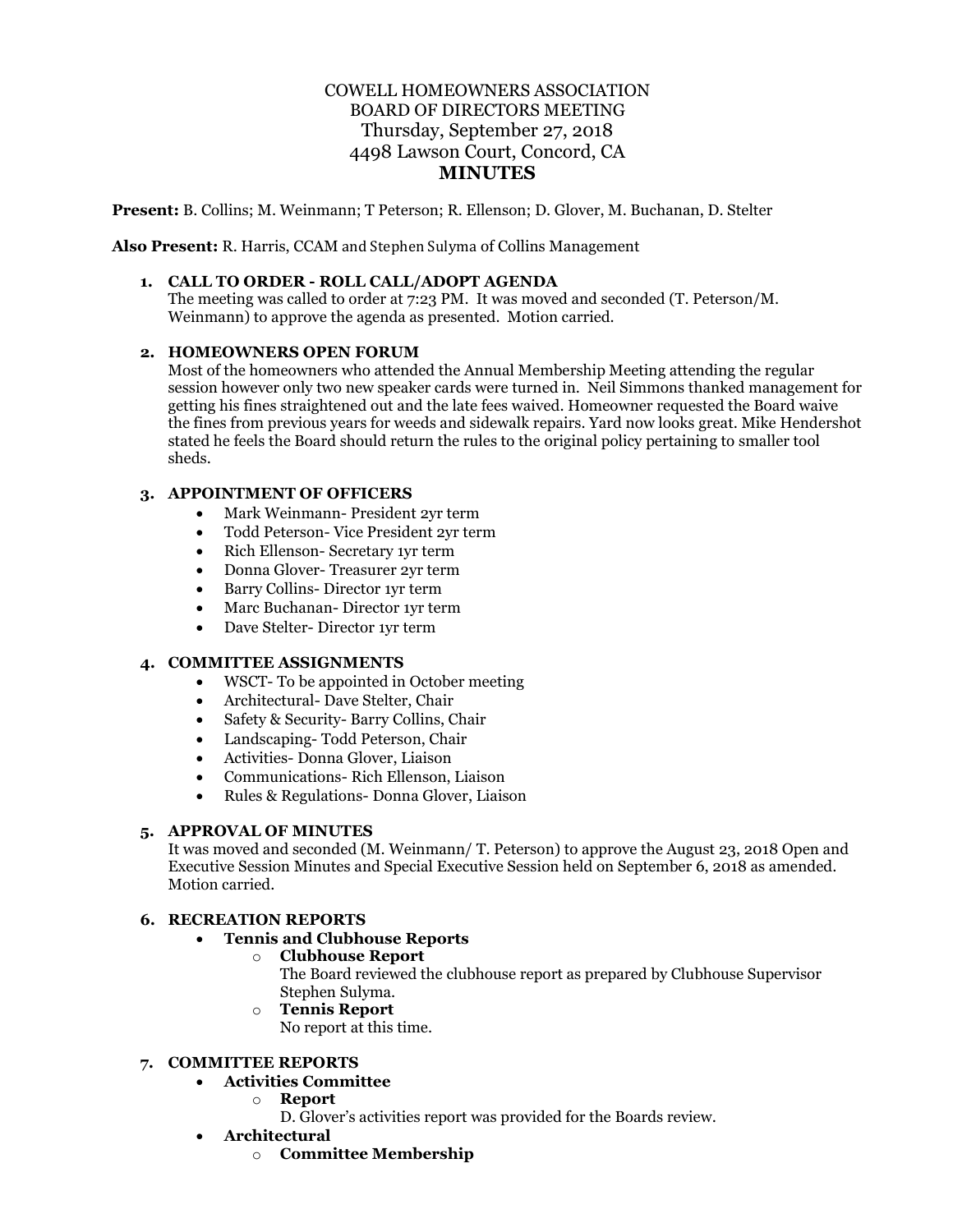It was Motioned and Seconded (M. Weinmann/ B. Collins to approve the three new committee members, Doug Esplund, Hadas Trost and Barbara Whysong to the Architectural Committee.

### • **WCST**

#### o **Minutes**

Minutes from the July 10, 2018**,** and August 7, 2018**,** committee meetings were provided for the Boards review.

o **Report**

B. Collins provided updates regarding ongoing rumors about CHOAs feelings towards the WCST. They were told to put an end to the nonsense.

## o **Financials**

Moving forward Management to only enclose the PNL vs Actual in the board packet. Management will create a file on the OneDrive where all of the WCST financial reports will be saved.

### • **Landscape**

### o **Report**

It was Motioned and Seconded (T.Peterson/R.Ellenson) to approve the tree trimming along Ygnacio for \$4600.00.

### • **Communications**

- o **Report**
	- The Board reviewed the Communications Committee report.

### o **Board Email Addresses**

R.Ellenson will be working with each of the board members in setting up new Walnut Country email addresses. This will make things easier should there be any changes in the board.

o **Collins/CHOA Website**

R.Ellenson and R.Harris will work on this together.

### • **Facilities**

#### o **Report**

Report was provided and reviewed by the Board. October agenda to include Current Electric's Quarterly Light inspection proposal. Main pool renovation. Management will work with Construction Management companies and send plan of action to the board once discussed with vendors.

#### • **Rules**

#### o **Report**

Nothing to report.

# • **Safety and Security**

The Board reviewed the draft Minutes from the August 21, 2018 meeting. B. Collins provided an update for the Wildfire Seminar, scheduled for October 14, 2018 which will include guest speakers from Firewise, NBS Insurance and the Concord Fire Marshall. It was Motioned and Seconded (M.Buchanan/B. Collins) to approve a professional videographer to record the seminar for an amount NTE \$1500.00.

# • **Scout Liaison**

Anita attending the meeting and explained if the Board cancels the support two boy scouts could not complete their eagle scout. 11 yrs. and older are allowed in the troop however they have had a hard time finding age appropriate scouts in CHOA. They are open to suggestions from the board.

# **8. TREASURER'S REPORT**

### • **Treasurer's Report**

August 31, 2018, Financials were included in the Board packet for the Boards review.

#### • **Delinquency Report**

The Board reviewed the Delinquency Report in Executive Session.

#### • **Resolution to Record Lien**

It was Motioned and Seconded (T.Peterson/B.Collins) to approve the resolutions for accounts 81798, 81404, 81745, 81719, and 81662.

#### **9. NEW BUSINESS**